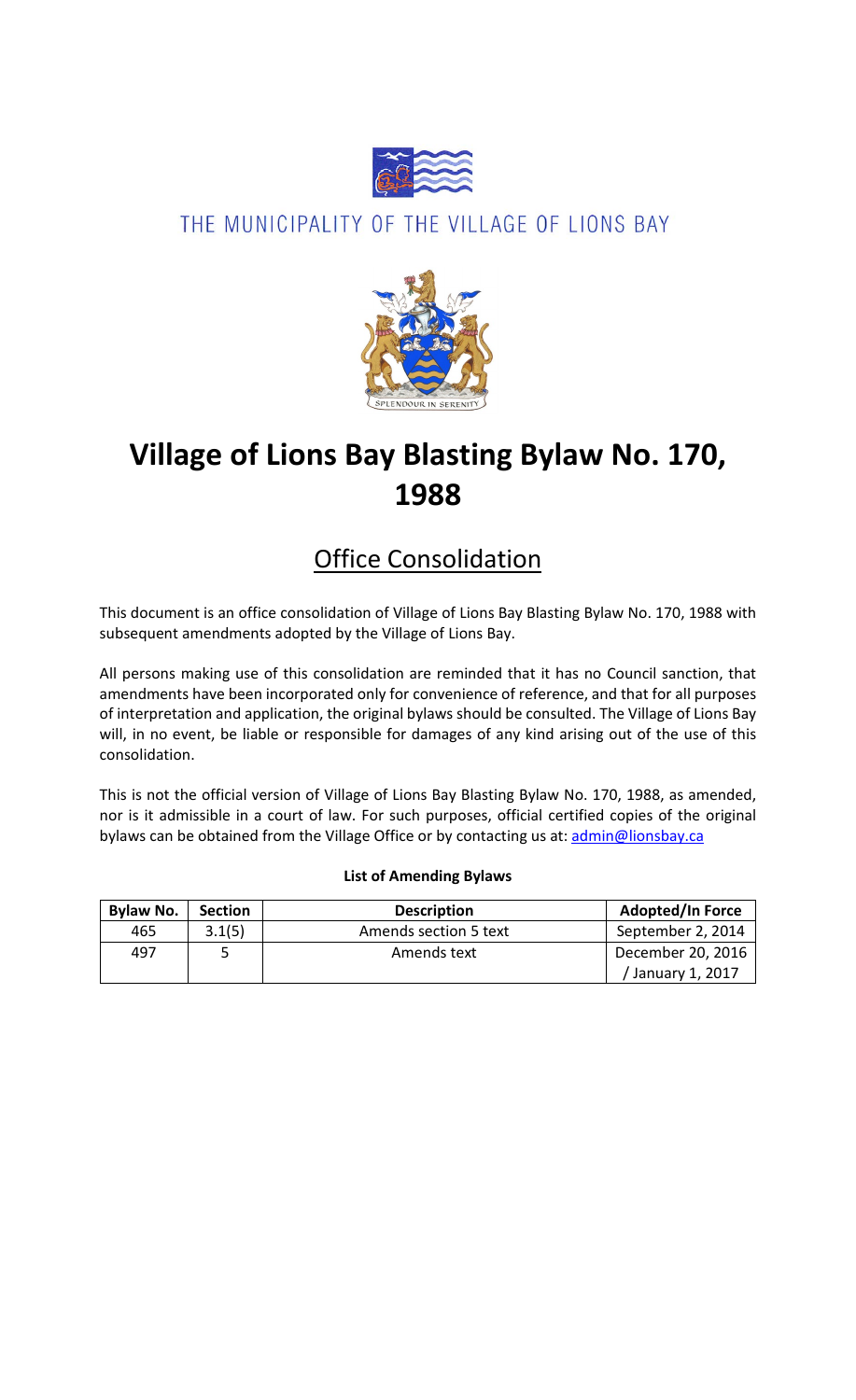#### VILLAGE OF LIONS BAY

BLASTING BYLAW NO. 170, 1988.

A Bylaw for regulating blasting within the limits of the Village of Lions Bay

WHEREAS Council deems it advisable to regulate blasting within the Village pursuant to the Municipal Act R.S.B.C. 1979, c. 290;

NOW THEREFORE, the Municipal Council of the Village of Lions Bay in open meeting assembled, HEREBY ENACTS as follows:

1. This Bylaw may be cited for all purposes as the "Village of Lions Bay Blasting Bylaw No. 170 , 1988".

2. In this Bylaw, the following words shall have the meanings hereby assigned to them:

> "Blast" or "blasting" shall mean lighting, igniting, firing or discharging of gunpowder, stumping powder, dynamite, gun-cotton, nitro-glycerine, or any other explosive substance or mixture for the purpose of moving, breaking, disturbing, loosening or splitting of any material, substance, or thing, or for any purpose whatsoever.

> "Superintendent of Works" shall mean the person appointed to such position from time to time and shall include any person Council designates to act in his place.

3. No person shall do or carry on any blasting within the Village unless such person has first obtained a blasting permit pursuant to this bylaw.

4. Any person desiring to carry on blasting within the Village shall make application to the Superintendent of Works for a blasting permit. No permit shall be issued to a person unless he first produces a valid Blasting Certificate issued by the Workers ' Compensation Board and a report from an engineer experienced in geotechnical engineering certifying that the blasting may be safely carried out.

5. Fees for services that may be or are provided under this Bylaw shall be payable as set out in Fees Bylaw No. 497, 2016, as amended.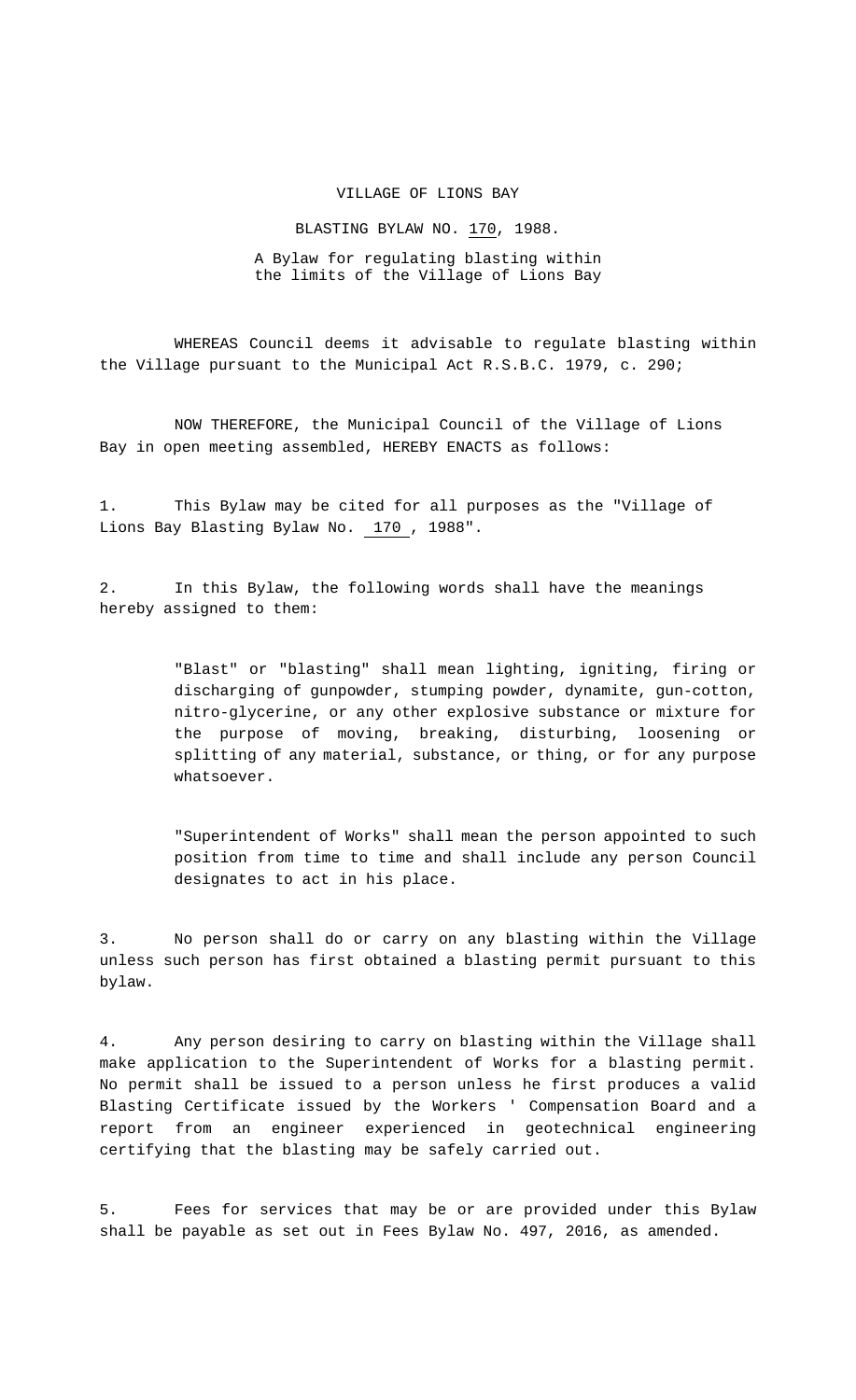6. No permit for blasting shall be issued by the Superintendent of Works until the applicant has given to the Superintendent of Works security for damage to persons who, or whose property, may be injured by the blasting. This security shall be in the form of public liability and property damage insurance satisfactory to the Village, with minimum coverage of Three Million Dollars (\$ 3,000,000.00) inclusive for loss or damage in respect of injury or death of any person or persons and/or damage to property from any one accident or occurrence.

7. The person obtaining a blasting permit shall therein indemnify and save harmless the Village from any legal actions or claims of any kind and description whatsoever brought against th Village for or on account of any injury or damage to person or property, received or sustained by any person or persons, on account of work done under the blasting permit.

8. Where a blasting permit is for an excavation, no permit shall be issued unless the applicant has .first obtained valid building permit for the proposed construction.

9. The Superintendent of Works may refuse a permit if, in his opinion, the applicant is incapable of carrying on blasting in a safe, careful, competent and prudent manner.

10. The Superintendent of Works shall have the power at any time to cancel or suspend any blasting permit if such blasting operations are carried on thereunder in an incompetent, dangerous or unsafe manner, by giving verbal or written notice thereof to the holder of such permit. Such permit shall thereupon be immediately cancelled and the holder thereof shall immediately return the same to the Superintendent of Works and no person whose blasting permit has been cancelled or suspended shall engage in or carry on blasting in the Village.

11. A holder of a blasting permit may carry on blasting only on Monday to Friday inclusive between the hours of 8:00 a.m. to 4:00 p.m. and only when atmospheric or other conditions permit a clear observation at a distance of not less than 100 metres from the place where the blasting is to be carried on.

12. Any person to whom a blasting permit has been issued shall comply with and observe the following regulations: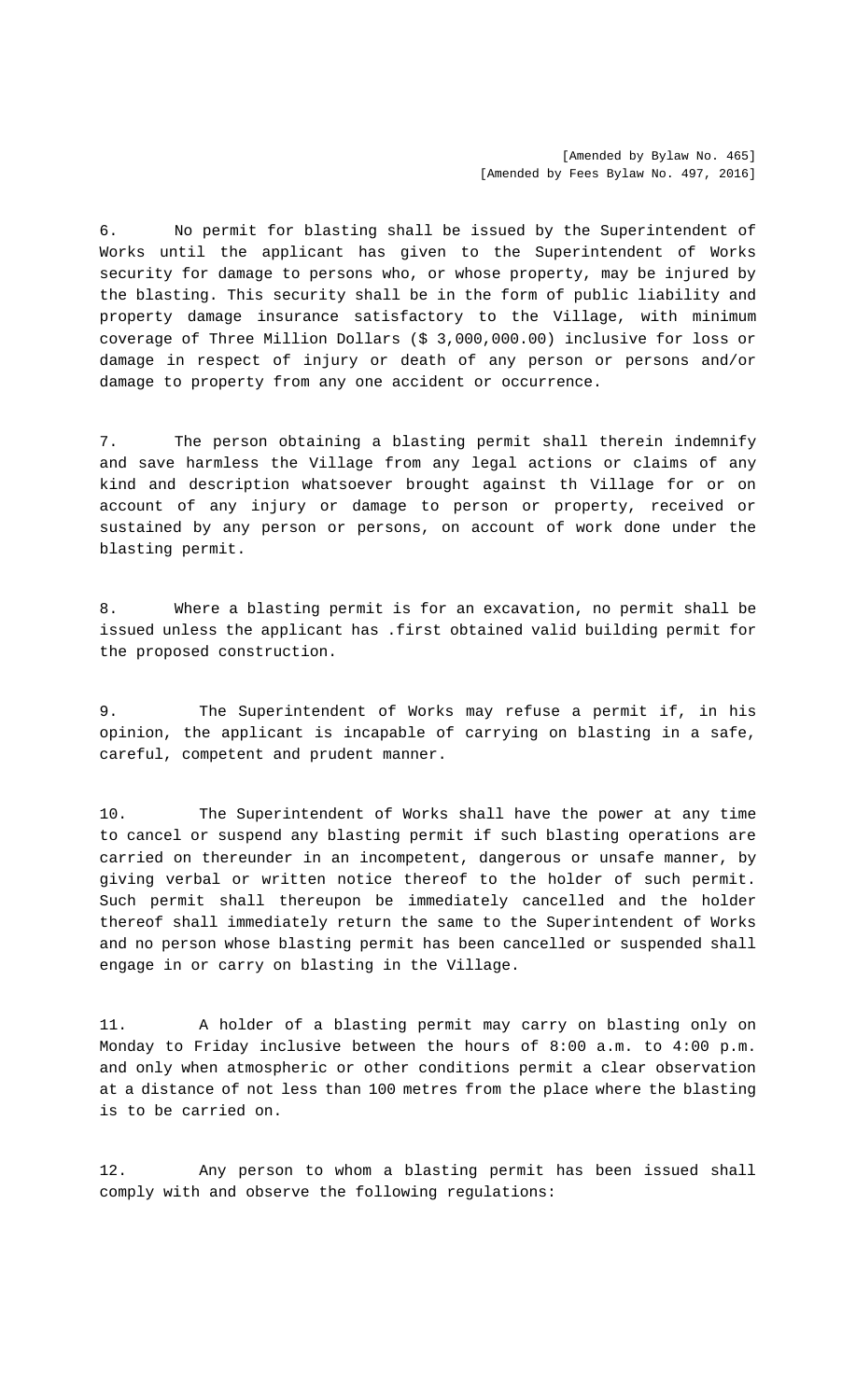- (a) blasting shall be carried on only under the immediate supervision of a competent person possessing a ·valid Blasting Certificate issued by the Workers' Compensation Board and blasting permit issued by the Superintendent of Works;
- (b) no blasting shall be carried on in dangerous proximity to any person, building, or property, or the works of any underground public utility liable to suffer injury from blasting unless and until the utmost precautions have been taken to prevent injury to any person, building, property or utility;
- (c) a flagman with red flags of a minimum size of 45 centimetres X 45 centimetres, or other Workers' Compensation Board approved signalling devices, shall be posted at every possible point where cars or pedestrians might enter the blasting area -- when the blasting is completed, the normal vehicular and pedestrian traffic shall be restored as quickly as possible; and
- (d) no blast shall be discharged by any person unless and until the material to be blasted shall first have been adequately covered with a suitable blasting mat or some material or device sufficient to provide every precaution for adequately safeguarding life and property.

13. Prior to any charges being set off or discharged adjacent to any street where persons or vehicles may be, the person in charge shall give effective warning, in accordance with the current Workers 1 Compensation Board regulations, and sufficient time shall be given to enable persons or vehicles to move to a safe distance from such blasting. When the blasting has taken place the person in charge shall inspect the area in the vicinity of the blasting and ensure that it is free of unexploded charges or explosive material.

14 When blasting is being carried on, the person in charge shall provide at least two competent assistants and as many additional competent assistants as circumstances may require to warn all occupants of buildings in the vicinity and to take all reasonable precautions to adequately safeguard such occupants and also to prevent all persons and vehicles from approaching within the blasting area.

15. No person shall carry on blasting with a radius of 300 metres of any school building during school hours until the person in charge thereof has been notified and his consent has been obtained.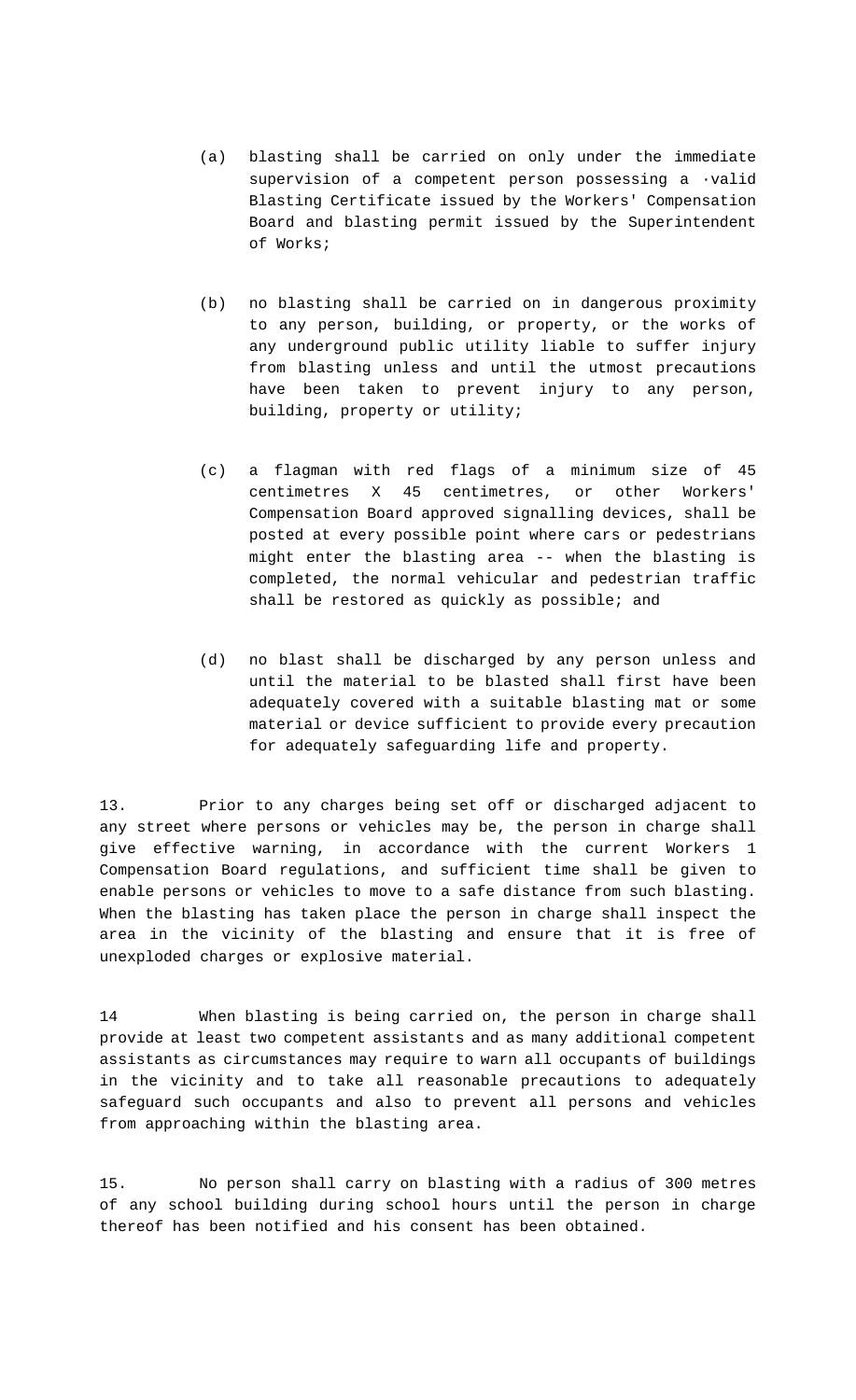16. No person shall carry on blasting within a radius of 100 metres of any occupied dwelling without first notifying the occupant(s) of such dwelling.

17. Any person transporting or storing explosives or handling, loading or firing explosives shall comply with all current regulations of the Workers' Compensation Board.

18. A permit issued pursuant to the provisions of this Bylaw shall be substantially in the form shown as Schedule "A" hereto, which Schedule is attached to and forms part of this Bylaw, and shall terminate on ·the date specified in such permit . No permit shall be valid for a longer period than fourteen (14) calendar days from the date issued.

19. Every person who violates any provision of this Bylaw shall be guilty of an offence and shall be liable on summary conviction therefor to a penalty not exceeding the sum of Two Thousand Dollars (\$2,000.00) or six (6) months' imprisonment, or both.

20. If any section, subsection or clause of this bylaw shall be held invalid by a Court of competent jurisdiction, such section, subsection or clause shall be severed, and such decision shall not affect the remainder of this bylaw.

21. Village of Lions Bay Blasting Bylaw No. 14, 1972 is hereby repealed.

> Read a First Time this 12th day of September , 1988 Read a Second Time this 12th day of September  $.1988$ Read a Third Time this 12th day of September 1988

| RECONSIDERED AND ADOPTED by the Council on the<br>day of September , 1988.              | Municipalities<br>28th         |
|-----------------------------------------------------------------------------------------|--------------------------------|
|                                                                                         | ĵ0j.<br>Munic<br>Mayor<br>uste |
| Certified a true copy<br>of By-law No. 170-as<br>adopted.<br>$\mathcal{A}_{\ell}$ Clerk | Clerk                          |

SCHEDULE "A"